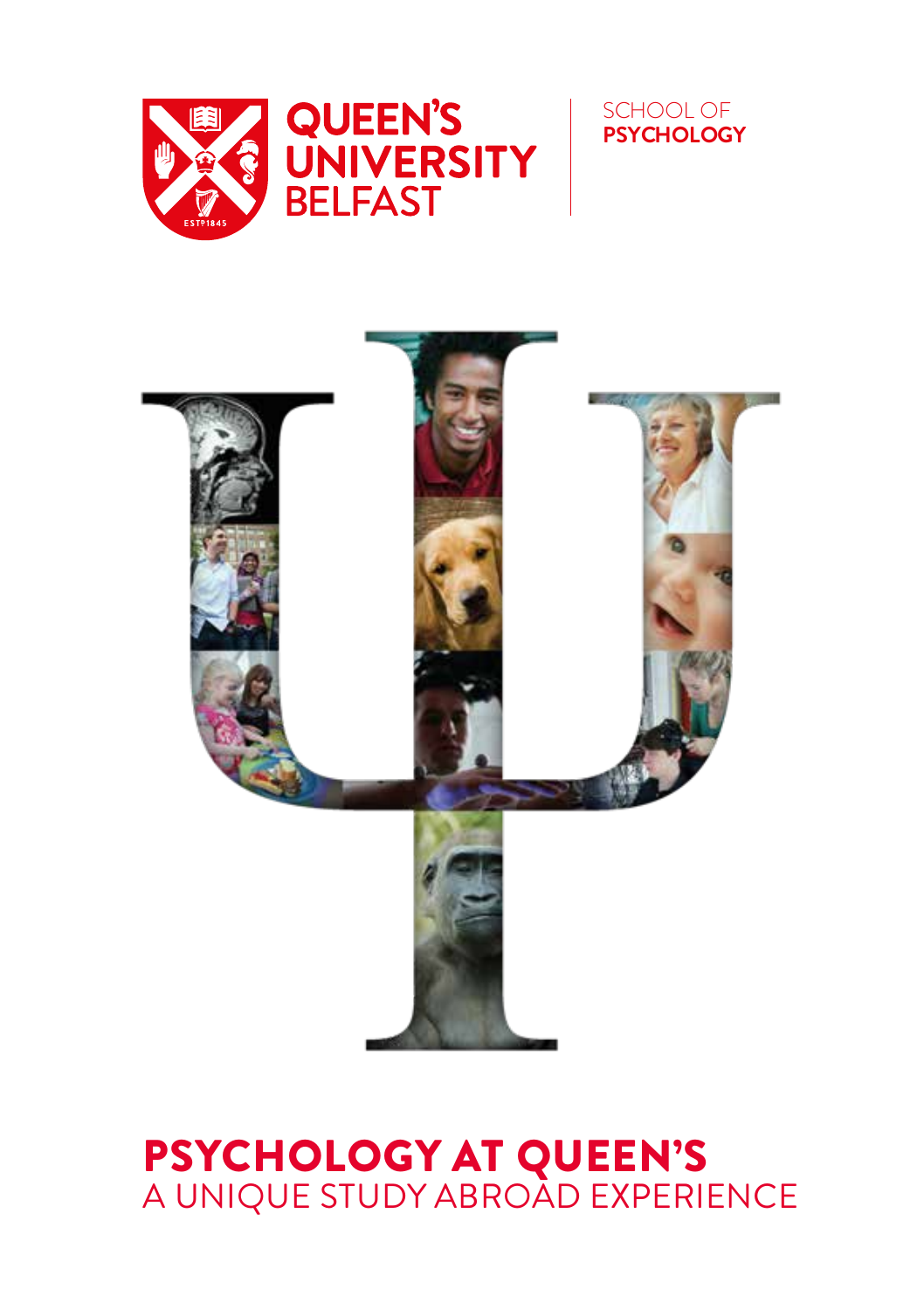

**The School of Psychology at Queen's provides excellent training in Psychology and currently offers a variety of undergraduate, postgraduate taught and postgraduate research degrees.**

We have world-class facilities including a movement Innovation Lab which contains state-of-the-art technology. This includes 22 Motion Capture cameras for movement analysis, AMTI force platforms for analysis of gait and posture and virtual reality systems for studying decision-making and testing products. Our Child Development Lab includes one-way mirrors, built-in video cameras and playback system, sound recording and EEG testing.

Our research collaborations across themes, different Schools within the University, and colleagues from other Universities produce ground-breaking research that furthers psychological knowledge and engenders a spirit of enquiry into Psychology from the most junior undergraduate to the most senior professor.

Our research is organised around five areas that reflect the expertise and interests of current staff and contemporary themes in Psychology. These groups are:

- Perception Action Movement
- Development, Cognition and Adversity
- Social Psychology
- Animal Behaviour and Welfare
- Health Clinical Educational

This encourages cross-disciplinary and inter-institutional research collaborations which respond to societal needs nationally and internationally.

The School of Psychology is truly world-leading in both teaching and research output.

Psychology at Queen's is rated 9th out of 82 in the UK for research intensity and tied 18th for research impact. (REF assessment 2014)

# **WHAT CAN YOU STUDY?**

Study Abroad students at Queen's normally take three modules (classes) per semester. Modules are usually worth 20 credits each and students require 60 credits per semester. This equates into 15-18 US credits or 30 ECTS credits.

The following modules were offered in the 2017/18 academic year. Please note these may be subject to change for 2018/19

# **Semester one Semester two**

# **Level 1 classes**

# **1006 Using Psychology in Everyday Life 1**:

The module will cover aspects of everyday life seen from a psychological point of view. This should offer fresh insights into familiar phenomena and encourage students to question some common sense beliefs. Students will also be given the opportunity to undertake an experiment to gain experience of research in psychology in a practical setting. Lectures will discuss real-world and everyday situations and explore how psychology contributes to our understanding of them and how it is applied in everyday life. The topics are presented by members of the course team who have a specific interest and knowledge of their topic.

address themes such as evolutionary psychology, neurophysiological structures and drug treatments.

# **Using Psychology in Everyday Life 2**:

The module will cover how psychology may improve individual performance and provide interventions to overcome individual problems in everyday behaviours. The module will outline the role psychology has in designing and implementing interventions to influence individual performance and behaviour. The module will explore the psychology behind the behaviour(s) and how effective programmes are in influencing and changing behaviour. The module will offer fresh insights into the causes of and solutions to everyday psychological and behavioural issues experienced by the individual. The topics are presented by members of the course team who have a specific interest and knowledge of their topic.

of employment in which psychology is pertinent. This includes applied specialisms of psychology.

| <b>Semester one</b>                                                                 | Semester two                                                                                                                                |
|-------------------------------------------------------------------------------------|---------------------------------------------------------------------------------------------------------------------------------------------|
| Level 2 classes                                                                     |                                                                                                                                             |
| 2065 Social Psychology & Individual Differences:                                    | 2065 Conceptual Issues in Psychology & Perception:                                                                                          |
| This module develops the topics of social<br>psychology and individual differences. | This module develops the topics of conceptual<br>and historical issues in psychology and the<br>perception element of cognitive psychology. |
| 2066 Cognitive Psychology & Psychobiology:                                          | 2066 Developmental Psychology and<br><b>Employability/Career decision making:</b>                                                           |
| This module develops the topics of cognitive                                        |                                                                                                                                             |
| psychology and psychobiology which were                                             | This module develops the topic of developmental                                                                                             |
| introduced in level 1. Cognitive topics include                                     | psychology which was introduced in level 1. It also                                                                                         |
| memory, executive function, problem solving                                         | aims to develop students' ability to apply their                                                                                            |
| and reasoning. Psychobiology lectures will                                          | psychological knowledge and to examine areas                                                                                                |

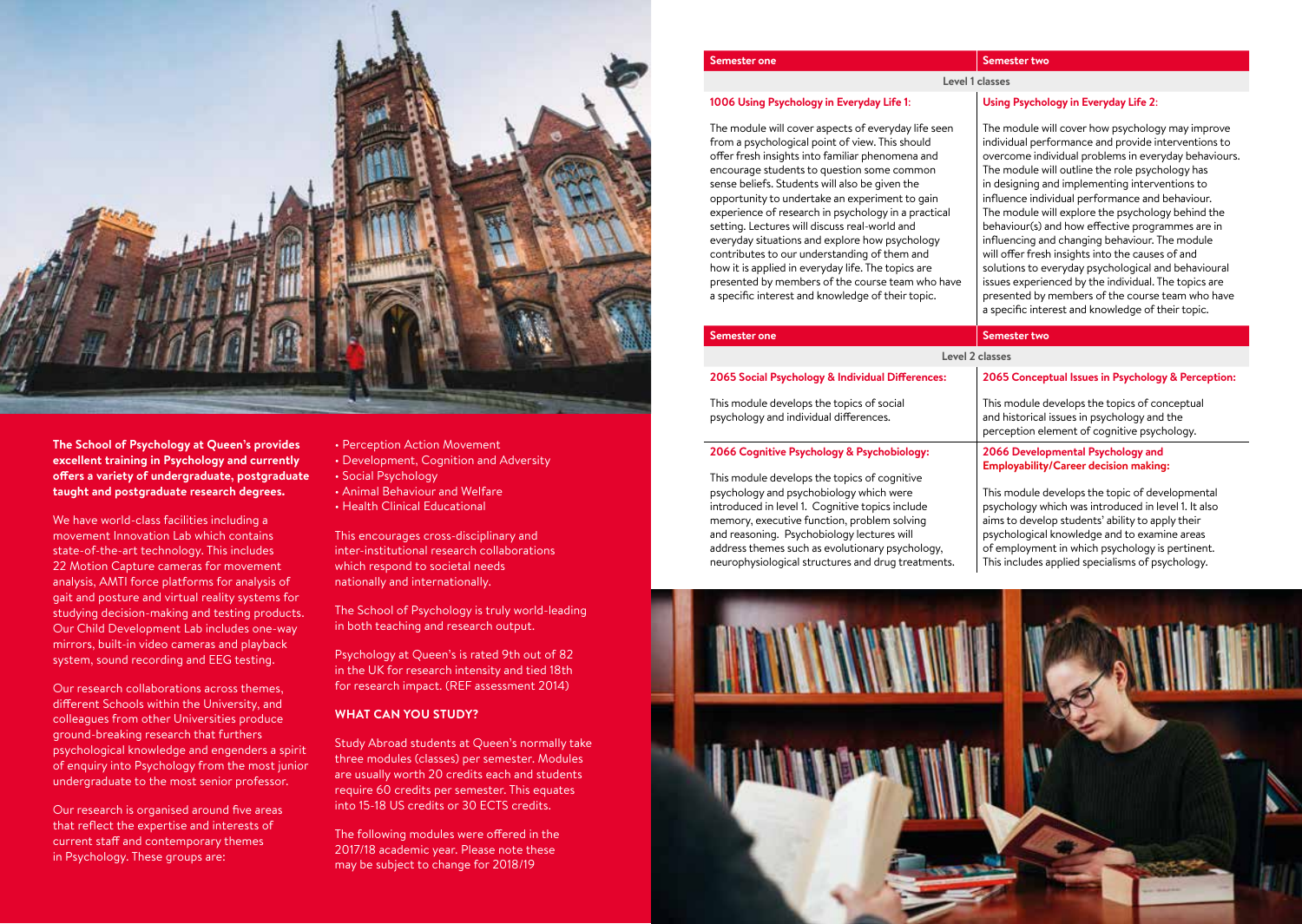

#### **v Semester two**

# **2068 Advanced Group Research Project\*:**

This module will give students experience in

undertaking a psychological research project under the supervision of academic supervisor. The project will be defined and have been granted ethical approval in advance of the module start date. Students will work as a lab-group, comprising weekly meetings with the research supervisor. These meetings will introduce the theoretical background to the study and its hypotheses, outline the methods and data analyses required to evaluate the hypotheses, and teach how to write a psychological research paper. Students will start the module by formulating a data collection strategy and implement this to collect the data within an agreed period of time. They will then perform the appropriate analyses on the data and write up the results as a psychological research paper.

The title of the research project being offered in 2018/19 is: 'Stress induced when people look over your shoulder: Effects of social evaluative threat on balance control'. This project will assess the way in which stress, induced using social threat, affects postural control. Participants will be asked to perform mathematics calculations while sitting, standing, under time pressure and under social threat. Social threat in this case will be induced by telling participants that their performance isn't good enough. The project will assess how stress induced by these methods affects performance in a mathematics task and in balance control.

### **Semester one Semester two**

# **Level 3 classes\***

### **3115 Sport and Exercise Psychology:**

The module will introduce students to a variety of topics examining human behaviour in sport and exercise contexts. The content will begin with understanding the major developments in the history of sport and exercise psychology before progressing to exploring specific aspects such as motivation, team and group dynamics, improving performance through the use of imagery, the relationship between exercise and psychological well-being, concluding with the social construction of sport and exercise as seen through the lens of disability, gender, age, sexual orientation and ethnicity.

#### **3106 Psychological Approached to Distress:**

This module introduces the applied topics of clinical psychology and draws on information from several key areas of psychology (social, cognitive, developmental, psychobiology, research methods). The module examines behaviours related to psychological distress. It also demonstrates how psychology can be used to design interventions for individuals with mental health difficulties with a specific focus on addiction, suicide and self-harm.



### **3104 The Visual Brain:**

The module will provide an overview of the brain systems supporting visual perception. It will investigate the evidence for specialised pathways in the visual system, drawing on research evidence from several disciplines; such as psychophysics, infant studies, neuropsychology, brain anatomy and physiology.

### **3110 Applied Animal Psychology:**

The module will introduce students to the area of animal psychology, focusing in particular on the applied aspect of this field. Lectures will cover topics of animal welfare, animal ethics, environmental enrichment, pet behaviour therapy and companion animals and human health. A three-hour trip to Belfast Zoo will help to translate lecture-based theory into application.

#### **3096 Typical & Atypical Literacy Development:**

This module will examine current and historical perspectives of typical and atypical literacy development. The development of reading ability from early language perception to proficient text processing will be examined. We will discuss approaches to the acquisition of literacy, and the theoretical underpinnings of developmental dyslexia and specific language impairment (SLI). This module will be of interest to a wide range of psychology students, but will be of particular relevance to those intending to pursue a career related to education or to postgraduate research and study.

# **Semester one Semester two**

### **3080 Psychology of Serial Killers:**

This module will cover the psychology of serial killers in an attempt to address the question `why do individuals become serial killers? It will explore the definitions and typologies of serial killers, what distinguishes these from other types of murder(ers) and the problems and pitfalls with these descriptions. The course will consider sex murders and the concept of the psychopath. Possible explanations of why individuals become serial killers will be critically appraised. Profiling techniques, including crime scene analysis and investigative psychology will be reviewed and whether these advance our understanding of the motivation of the serial killers considered. The course will also consider the anti-hero status of some types of serial killers and public fascination with such crimes. Case studies of serial killers will be presented throughout. It should be noted the course will cover some potentially disturbing factual material.

#### **3088 Psychopharmacology:**

This module will consider the development and application of drugs for the treatment of psychological/psychiatric illnesses, and of commonly abused drugs. The module will provide students with knowledge of the general principles of drug action, principles of psychopharmacology, and of the types of psychoactive drugs currently in use. Areas covered in the module will include distribution of drugs in living systems, the blood/brain barrier, dose and route of administration, and drug receptors. With respect to psychotherapeutic drugs the module will consider the classification of these drugs, and the clinical effects of anxiolytic drugs, antidepressant drugs, antipsychotic drugs, and stimulants. The central focus of the module will be the effects of drugs on behavior and neurochemical mechanisms of action.

#### **3108 Exploring Psychological Issues in Cancer:**

This module will introduce some of the issues that need to be considered when designing and conducting psychological research among people with cancer, people at risk of cancer, oncology health care professionals and the family/carers of people with cancer. The module will also include discussion of the role of psychology in the causes and consequences of cancer and the diversity of psychological challenges at different time points along the cancer journey. As an applied module, the topics covered in the module will draw on several key areas of psychology (e.g. social, cognitive, developmental, research methods). Classes will be organised on a participatory basis and include group discussions of key issues.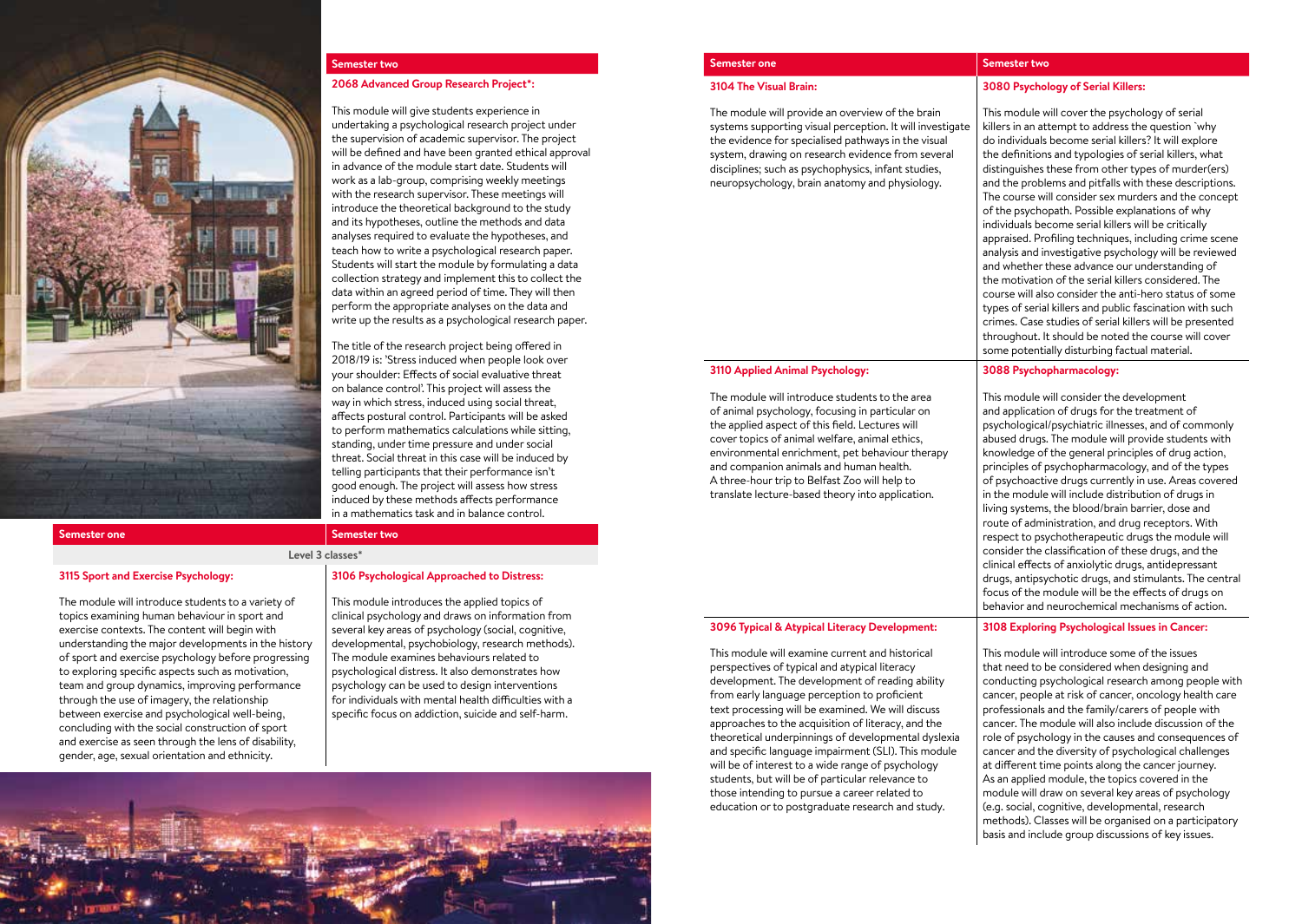### **3118 Using Nudges to influence behaviour:**

This module will introduce students to recent theory and practice relating to behaviour change. Specifically, it will consider the psychology of "nudges", small changes to choice architectures which encourage certain desirable behaviours without making those behaviours mandatory. Having addressed important theoretical background, the module will consider nudges in a variety of contexts including health, finance and pro-social behaviour. The module will conclude with a consideration of implications of nudge theory for policy and the very recent debate about the ethics of nudges. The module will be assessed via group reports proposing, analysing and justifying novel nudges for particular applied contexts.



# **MORE INFORMATION**

Students can also opt to take modules from other disciplines across the University or to undertake a survey/research module of independent study

\*Some module choices may require demonstration of prior learning. This is detailed in the course catalogue.

# **3109 Psychology of Music:**

This module will explore the psychology of music. Topics covered will include: musical sound; music and the brain; performance and perception of music; musical skill acquisition and expertise; uses of music in therapy, sport, and rehabilitation. Students will discover some of the ways that psychology can help us to understand music better. They will also learn how music as a rich exemplar of human behaviour can inform theories and understanding across a wide range of psychology domains, such as motor control and learning, expertise, neural plasticity, social co-ordination, and non-verbal communication. Classes will involve lectures, and seminars with group discussion.

# **3111 Advanced Topics in Cognitive Development:**

This course will focus on a set of key topics regarding cognitive development, building on students' knowledge of the area acquired at Level 2. Topics will include memory development, the development of the ability to plan and think about the future, and the development of the set of socio-cognitive skills usually described as "Theory of Mind". Against the background of these topics, the course will introduce competing approaches to cognitive development that have become prominent over the last two decades and explore the methodological challenges that developmental psychologists face in researching children's thinking.

#### **3117 Psychology of Gender:**

This course introduces students to the psychological literature on gender. Course topics include the causes of sex differences and similarities, the influence of gender roles on life experiences including those related to workplace/leadership, parenting, sexuality, violence and aggression, as well as the relationship between gender and health and well-being.



Dr Matthew Rodgers is interested in the links between auditory perception and skilful action. His research investigates how people time movements to different auditory events, such as synchronising with a beat, walking to rhythmic sounds (particularly as an aid for gait in Parkinson's disease), or catching a moving object without vision. He also looks at how 'movement sonification' (using motion capture data to trigger sounds in real-time) can be used as feedback to enhance learning of motor skills. This involves research into both fundamental questions of perceptualmotor learning, and applications to habilitation for children and adults with Visual-Impairment. He is also interested in skill acquisition in music performance, including understanding how sound-movement coupling emerges through musical training, techniques to enhance musical skill acquisition, and understanding skillful adaptability in the context of music improvisation.

I made the decision to study at Queen's School of Psychology for a number of different reasons. The biggest draw for me was the impressive staff. I learned that most professors work on their own research while also teaching and I enjoyed the idea of learning from individuals who are active within the field of psychology.,

Queen's University and the School of Psychology surpassed all my expectations. I was very nervous moving to a different country, being on my own and beginning the next step in my education. All my fears and insecurities were quickly put to rest with the start of orientation week. The School had set up a week where all first years got to know the staff, their peers and the campus. It was very informative and quite fun. Before I knew it I was swept into the hustle and bustle of my first year at Queen's. The lectures, essays, lab reports and various assignments have kept me very busy. However, despite the late nights studying and cramming I have thoroughly enjoyed my first year in the School of Psychology. It has been a long time since I have studied something that equally interests me and challenges me. Psychology offers both of these things.

Jessica Geiger USA

### **STUDY ABROAD STUDENTS HAVE THE OPPORTUNITY TO APPLY TO TAKE PART IN RESUS**

The Research Experience Scheme for Undergraduate Students at the School of Psychology, Queen's University Belfast (RESUS) is intended to provide an online framework within which psychology undergraduates can gain valuable experience working on research projects with members of staff here in the school.

# This work might involve a range of activities including:

- Designing stimuli
- Recruiting participants
- Running experiments
- Coding data

In the process, students will gain a greater understanding of how research is performed, as well as developing key skills in the specific areas in which they work.





# **MEET OUR STAFF AND STUDENTS**

Dr Laura Taylor is a Lecturer in the School of Psychology at Queen's University, Belfast. Her research uses an intergroup developmental approach to study risk and resilience processes for youth in settings of protracted conflict. Her work has implications for youth outcomes, such as aggression and prosocial behaviours, as well as broader psychosocial processes, such as shared education and intergroup relations, which may fuel or constrain conflict. Toward this end, she studies how and why violence affects behaviours and attitudes related to conflict transformation, primarily during adolescence. Through teaching and mentoring, she engages undergraduate and graduate students in research that is sensitive to the psychological needs of individuals and communities, particularly in divided societies.